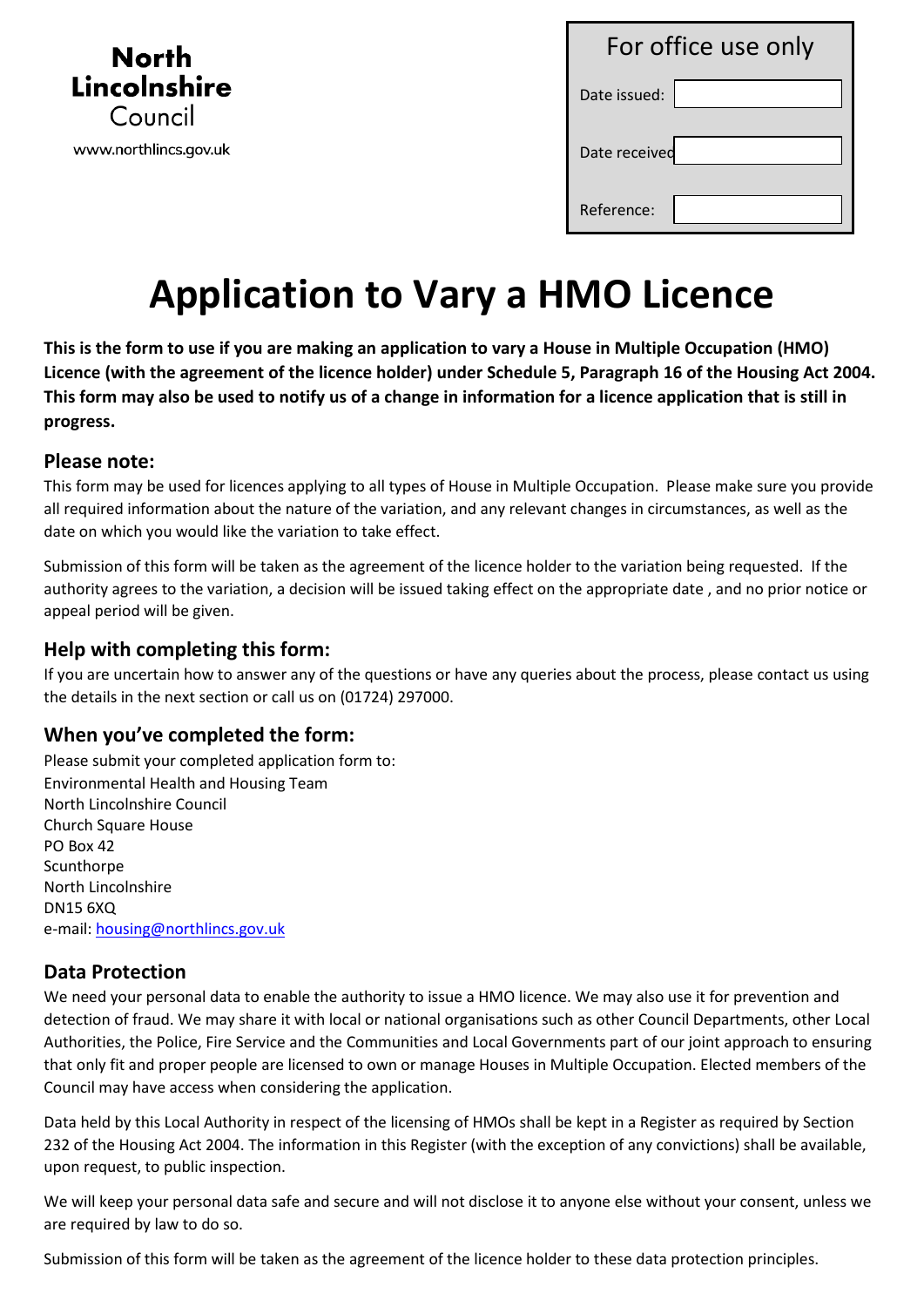## **Part 1 – General Information**

This form may be used to apply to vary an existing licence or to notify us of a change of information for a licence application that is still in progress.

## **1.1 Please give the address of the HMO for which a licence/application is to be varied**

|                                                                     | 1.2 Has a licence been issued for this property, which is currently in force? |  |
|---------------------------------------------------------------------|-------------------------------------------------------------------------------|--|
| Yes $\Box$<br>$\Box$<br>No                                          | (If no please skip to question 1.5)                                           |  |
|                                                                     | 1.3 If yes, please provide the licence number of the licence to be varied     |  |
|                                                                     |                                                                               |  |
|                                                                     |                                                                               |  |
| 1.4 Please specify when you would like the variation to take effect |                                                                               |  |
| As soon as possible $\Box$                                          | On the date specified below $\Box$                                            |  |
|                                                                     |                                                                               |  |
|                                                                     | 1.5 Please give the contact details of the person applying for the variation  |  |
|                                                                     |                                                                               |  |
|                                                                     |                                                                               |  |
|                                                                     | 1.6 Please tick the option that best describes the nature of the variation    |  |
| Change of licence holder's address                                  | Change of manager's address                                                   |  |
| Change/appointment of manager                                       | Change of amenities                                                           |  |
| Change of number of occupants                                       | Change of number of households                                                |  |
| Request variation of conditions                                     |                                                                               |  |

#### **Please note**

HMO licences cannot be transferred to a different licence holder. Therefore, if a licence is in force, and the current licence holder ceases to hold an interest in the property, the licence will cease to be valid, and a new application will need to be submitted.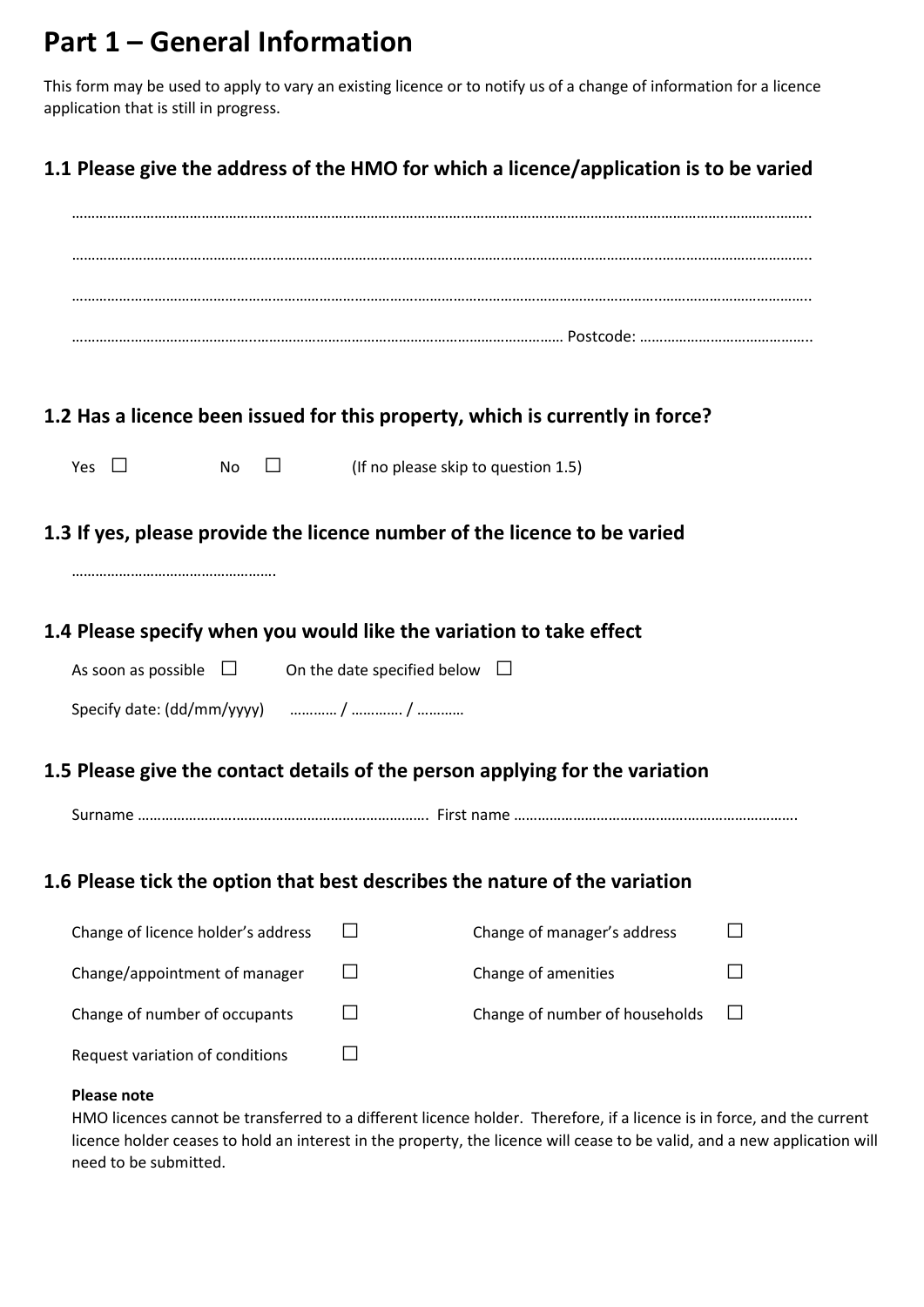**1.7 If a manager is being appointed, who was not named on the original application form, please give their full name and contact details here**

Name of manager (if the manager is a limited company, please give company name)

**If a new manager is being appointed, they must also complete the fit and proper person section at Part 2 of this form and sign the Declaration 3 at the end of this form to confirm that they agree to be named as the manager of the HMO on the licence.**

## **1.8 Please describe the effect of, and/or reasons for the variation being requested (continue on a separate sheet if necessary).**

If requesting a variation to one or more conditions, please ensure you state the number/reference of the conditions concerned.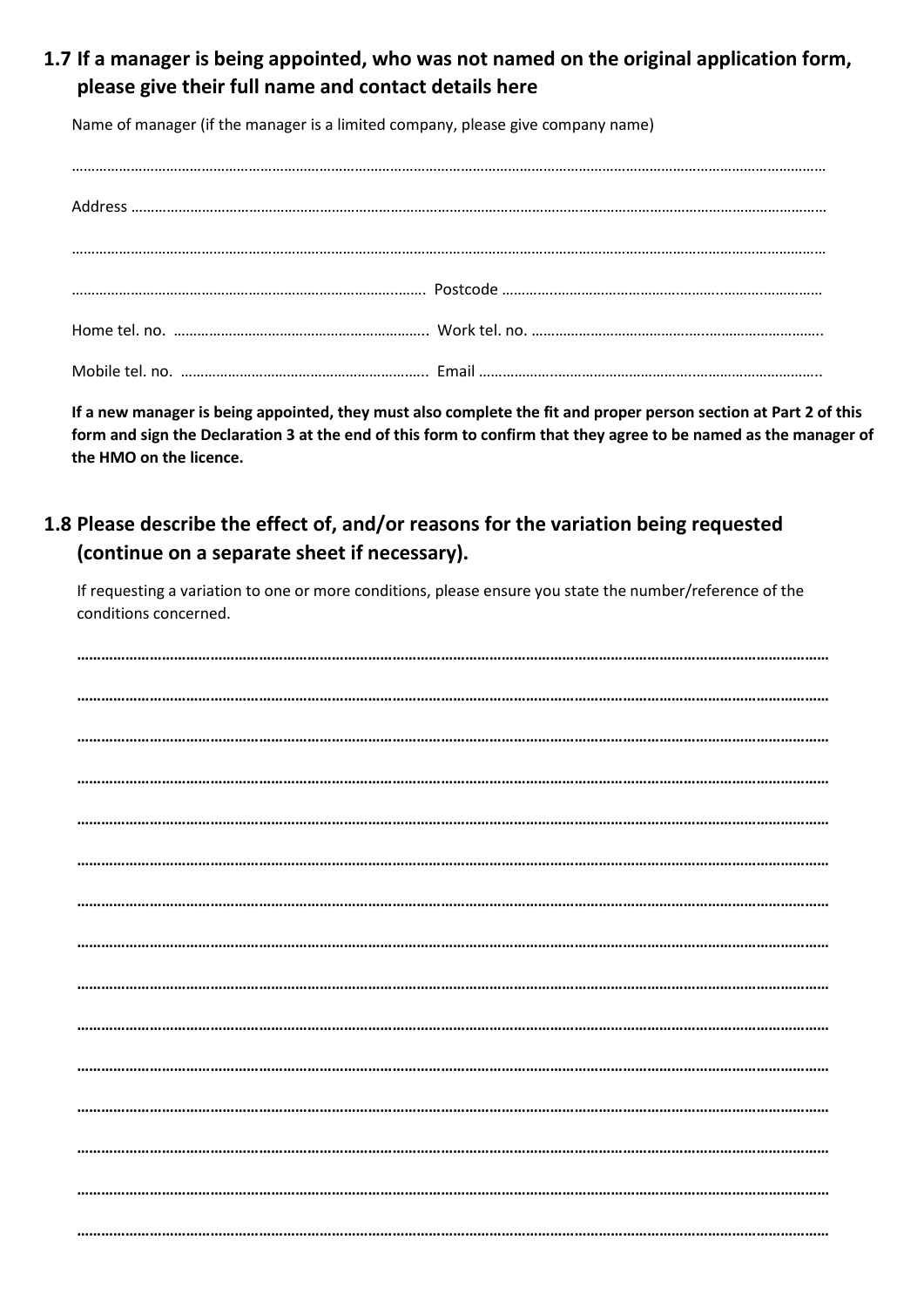## **Part 2 – Fit and Proper Persons and Compliance with Management Conditions (for change/appointment of manager only)**

Before the local authority can vary the Licence it must be satisfied that the proposed manager is a fit and proper person in accordance with section 66 of the Housing Act 2004.

For this purpose , the following matters are relevant:

- Any unspent convictions involving fraud or other dishonesty, or violence or drugs, or any offence listed in Schedule 3 to the Sexual Offences Act 2003.
- Details of any finding by a Court or Tribunal of unlawful discrimination on the part of the proposed Manager on grounds of sex, colour, race, ethnic or national origin or disability in, or in connection with, the carrying on of any business.
- Details of any contravention on the part of the proposed Manager of any provision of any enactment relating to housing, public health, environmental health or landlord and tenant law which led to civil or criminal proceedings resulting in a judgement being made against the proposed Manager.

Please note:

- Persons named in this Part may be subject to legal checks and cross checks with other regulatory bodies. Signing of this form will be deemed to be consent for any such checks.
- To comply with the fit and proper person check you must also provide a "DBS" check with this application

#### **Please complete the following sections:**

#### **2.1 New Manager Details**

Name of manager (if the manager is a limited company, please give company name)

**2.2 Have you been convicted of, or formally cautioned for any offences relating to fraud, dishonesty, violence or drugs or sexual offences as set out in Schedule 3, Sexual Offences Act 2003? (Spent convictions are not, in this context, taken into account)**

| <b>Yes</b> | No. | $\blacksquare$ | (If yes please give details below) |
|------------|-----|----------------|------------------------------------|
|            |     |                |                                    |
|            |     |                |                                    |
|            |     |                |                                    |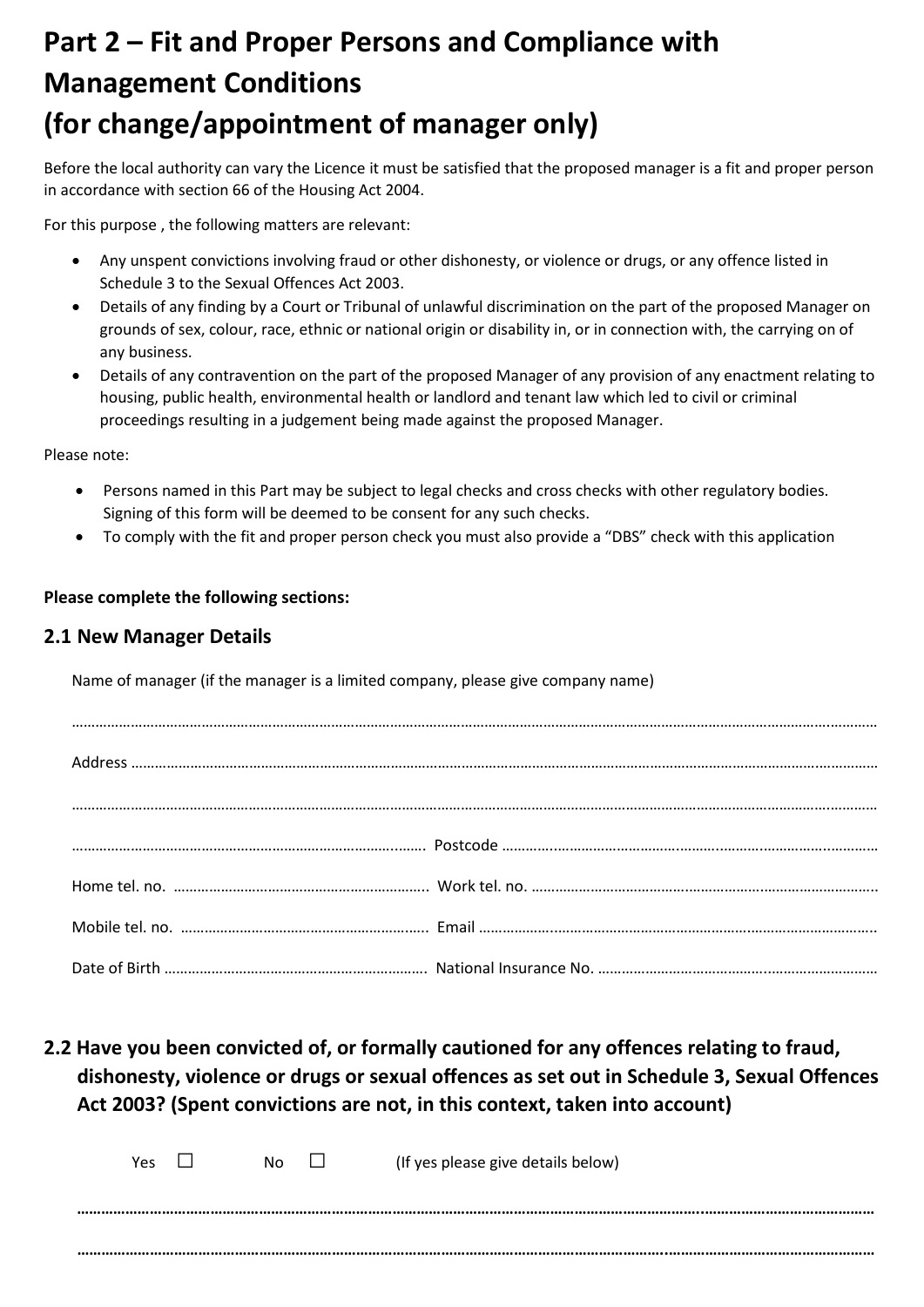|               |     |     | discrimination on grounds of sex, colour, race, ethnic or national origins or disability in,<br>or in connection with, the carrying on of any business?                                                                                                           |
|---------------|-----|-----|-------------------------------------------------------------------------------------------------------------------------------------------------------------------------------------------------------------------------------------------------------------------|
|               | Yes | No  | (If yes please give details below)                                                                                                                                                                                                                                |
|               |     |     | 2.4 Have you been convicted or formally cautioned for failing to comply with a Housing Act<br>Notice in the past 5 years, in any local authority?                                                                                                                 |
|               | Yes | No. | (If yes please give details below)                                                                                                                                                                                                                                |
| past 5 years? |     |     | 2.5 Have you been convicted of any charges relating to harassment and illegal eviction in the                                                                                                                                                                     |
|               | Yes | No. | (If yes please give details below)                                                                                                                                                                                                                                |
|               |     |     | 2.6 Have you been in control of a property subject to HMO Control Order, an Interim<br>Management Order, a Final Management Order or has any local authority carried out<br>work in default to a premises of which you have been the owner or manager in the past |
| 5 years?      |     |     |                                                                                                                                                                                                                                                                   |

**2.7 Have you been convicted of any offence or subject to any other proceedings brought by any local Authority or other Regulatory Body (for example breaches of the Environmental Protection Act 1990, planning control or fire safety requirements)?**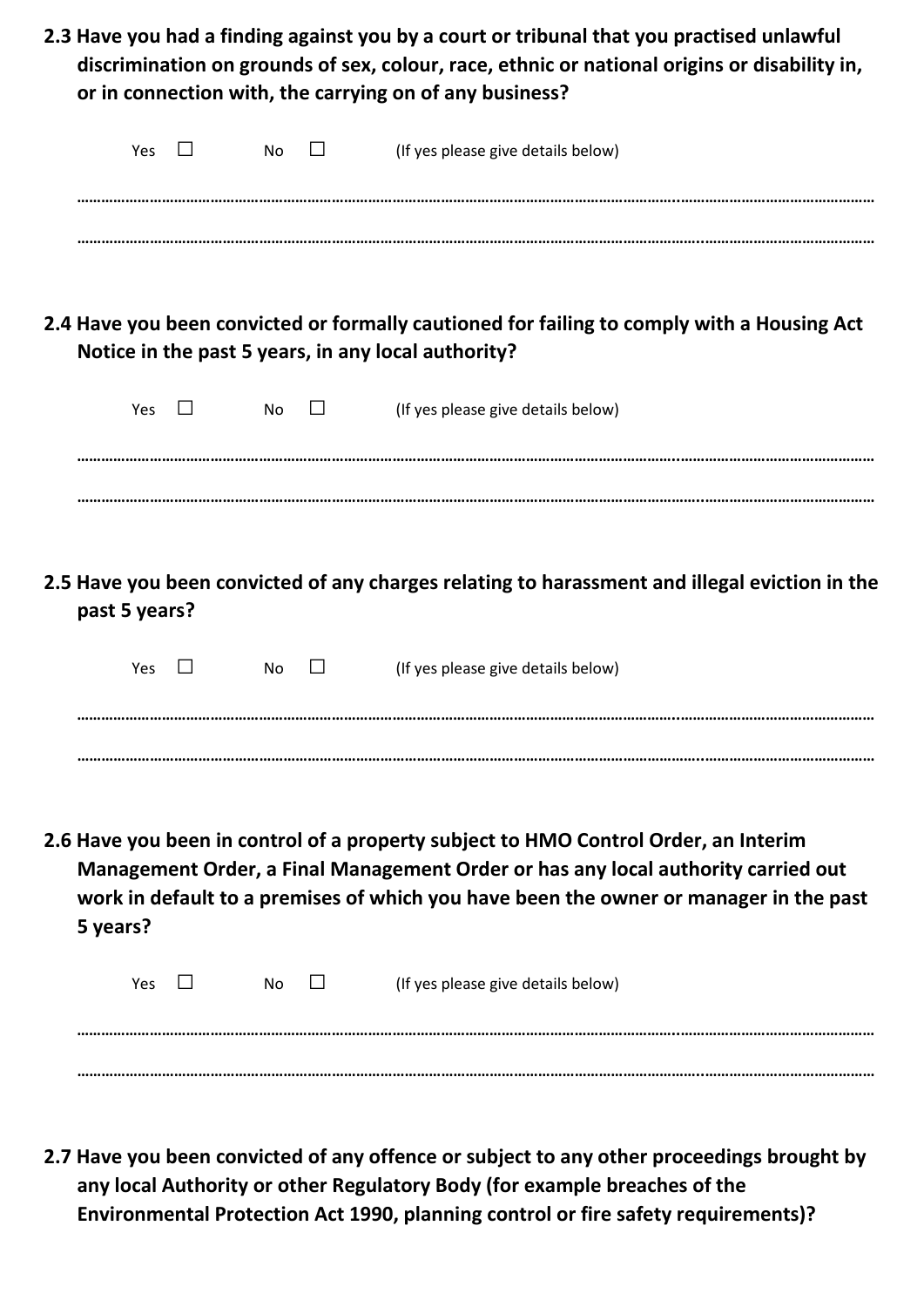| Yes | No. | $\mathsf{L}$ | (If yes please give details below) |
|-----|-----|--------------|------------------------------------|
|     |     |              |                                    |
|     |     |              |                                    |

**2.8 Please provide a DBS Check and enclose it with this application. The following link can be used to request your check:<https://www.gov.uk/dbs-check-applicant-criminal-record>**

DBS Check enclosed? Yes  $\square$ 

**2.8 Please provide details regarding the management arrangements for the property. This should refer to the competency of anyone involved in its management, areas of responsibility, proposed visit frequencies, maintenance, inspection and testing programmes, access arrangements for Local Authority officers and spend authorisations / funding arrangements. Your attention is drawn to the requirements of the HMO Management Regulations.**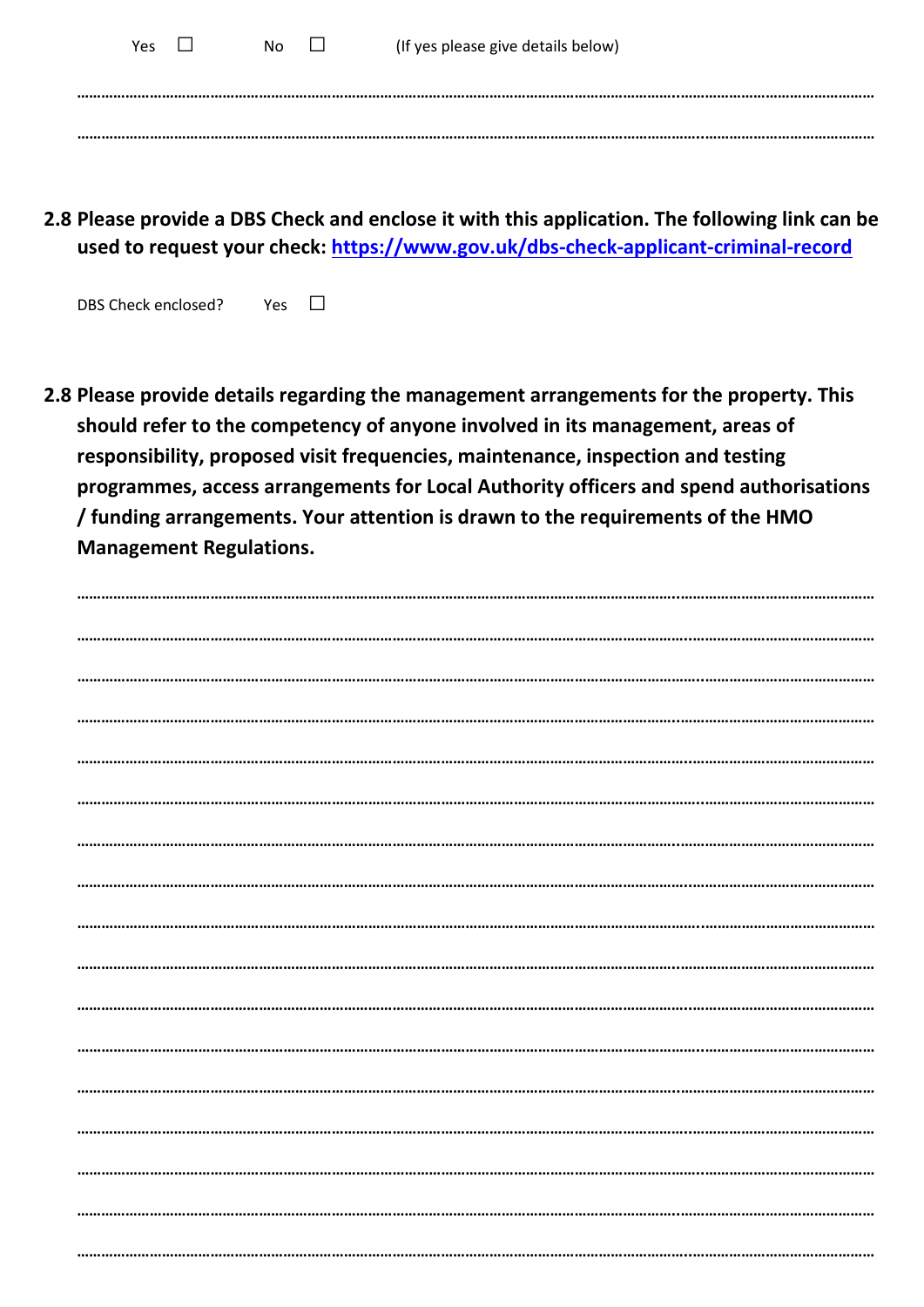## **Part 3 – Declarations**

- If a HMO Licence is currently in force, the licence holder(s) must sign **declarations 1 and 2**.
- If a new manager is being appointed, who was not named on the original application form, they must also sign **declaration 3** to confirm that they agree to be named as the manager of the HMO on the licence.
- If a new person is to be named as being bound by the conditions of the licence, they must also sign **declaration 4** (even if they have also signed as the manager)

## **Declaration 1 (for existing licence holders only)**

I/we, being the HMO licence holder(s), hereby apply to vary the licence specified in Part 1 of this form, under Schedule 5, Paragraph 16 of the Housing Act 2004. I/we understand that submission of this form shall be taken as the agreement of the licence holder(s) to the variation being requested, and that if the authority agrees to the variation, a decision will be issued taking effect on the appropriate date, and no prior notice or appeal period will be given.

## **Licence holder(s)**

(If the licence holder is a limited company, the Company Secretary should sign here)

## **Declaration 2**

I/we declare that the information contained in this application is correct to the best of my/our knowledge. I/we understand that I/We commit an offence if I/We supply any information to a local housing authority in connection with any of their functions under the Housing Act 2004, that is false or misleading, and which I/We know to be false or misleading or am/are reckless as to whether it is false or misleading.

## **Licence holder(s)**

(If the licence holder is a limited company, the Company Secretary should sign here)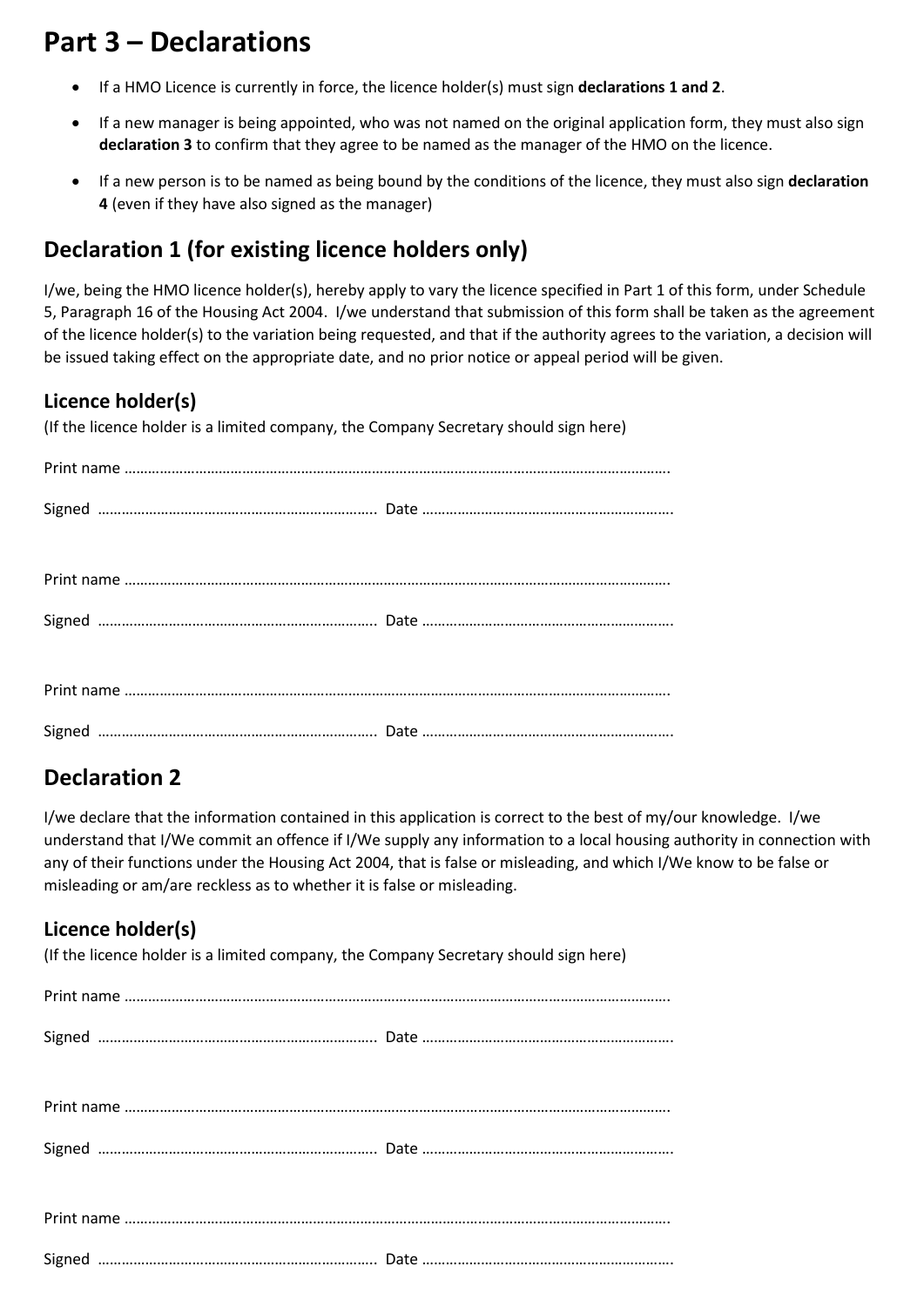## **Declaration 3 (to be signed by a newly appointed manager)**

I/we declare that the information contained in this application is correct to the best of my/our knowledge. I/we understand that I/We commit an offence if I/We supply any information to a local housing authority in connection with any of their functions under the Housing Act 2004, that is false or misleading, and which I/We know to be false or misleading or am/are reckless as to whether it is false or misleading.

### **Appointed Manager**

(If the licence holder is a limited company, the Company Secretary should sign here)

## **Declaration 4 (to be signed by a person agreeing to be bound by the conditions)**

I/We understand that my/our signature here confirms my/our agreement to be jointly liable, with the named licence holder, for ensuring that the terms and conditions of the licence are adhered to. I/We understand that by giving such agreement, I/We may be liable to prosecution if I/We knowingly, and without reasonable excuse, permit the property to be operated otherwise than in accordance with the terms of the conditions attached to the licence.

I/we declare that the information contained in this application is correct to the best of my/our knowledge. I/we understand that I/We commit an offence if I/We supply any information to a local housing authority in connection with any of their functions under the Housing Act 2004, that is false or misleading, and which I/We know to be false or misleading or am/are reckless as to whether it is false or misleading.

### **Appointed Manager**

(If the licence holder is a limited company, the Company Secretary should sign here)